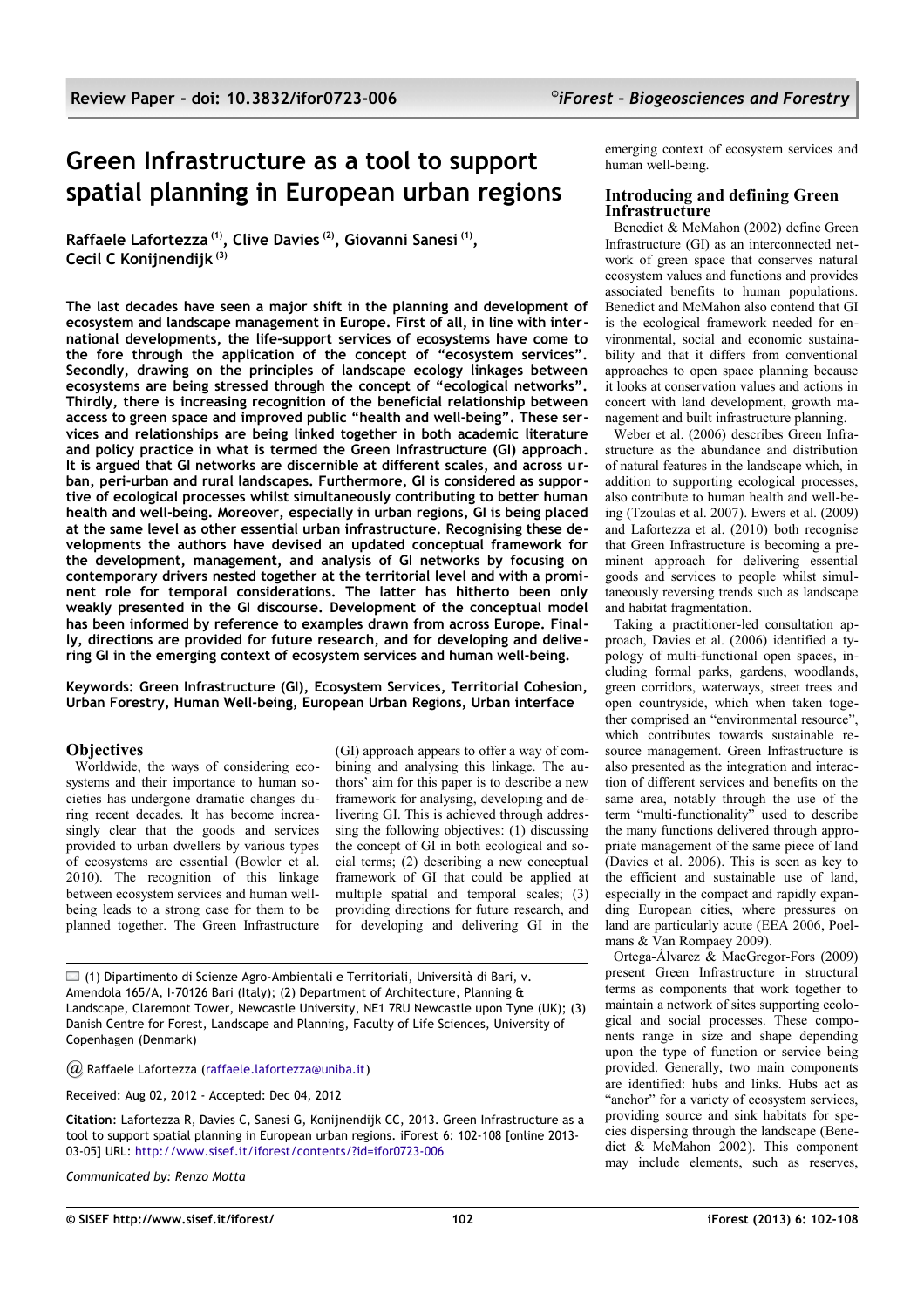parks and open spaces, residual lands, forests and farmlands. Links are the connections binding the ecosystems together, facilitating the flow of ecological processes; links may include, green corridors, green belts and stepping stones (Williamson 2003).

The term GI is appearing more and more frequently in land and planning related topics across different regions, and at different levels, from the city to the supranational level (Mell 2010). However, the term means different things to different people, and can be described and assessed in many different ways (Davies et al. 2006). The GI approach first reached Europe via the UK; Mell (2010) contends that in the UK the focus is embedding it into different areas of planning policy.

The National Planning Policy Framework for England 2012 (Department of Communities and Local Government, UK) stipulates that "Local Plans should take account of climate change over the longer term, and that when new development is brought forward in areas which are vulnerable, care should be taken to ensure that risks can be managed through suitable adaptation measures, including through the planning of Green Infrastructure" (Bonan 2008).

At a European scale GI has been defined as a "concept addressing the connectivity of ecosystems, their protection and the provision of ecosystem services, while also addressing mitigation and adaptation to climate change" (EEA 2011). The European Commission EU, DG Environment Biodiversity Unit (EU 2010) see the concept as "central to the overall objective of ecosystem restoration, which is now part of the European Union's 2020 biodiversity target. It also promotes integrated spatial planning by identifying multifunctional zones and by incorporating habitat restoration measures and other connectivity elements into various land-use plans and policies, such as linking peri-urban and urban areas or in marine spatial planning policy".

It is clear that those conceptualising Green Infrastructure including Benedict & McMahon (2002), Weber et al. (2006), Davies et al. (2006) and Tzoulas et al. (2007) all see the link between ecological and social factors as crucial to the Green Infrastructure approach, but this is not necessarily reflected in practice as illustrated by the review of examples examined in this research (Tab. S1 in [Appendix 1\)](#page-6-0). In these examples the predominant characteristic is spatially driven landscape management undertaken within the constraints of territorial planning and social and ecological outcomes are bi-products rather than co-products of the approach (Sanesi et al. 2009).

The literature review does however indicate that there is relatively little consideration being given to temporal considerations. This suggests that there is insufficient recognition of the correlation between the delivery of land-use public policy and land management practice and the positive or negative impact of these on performance of Green Infrastructure through time (Walmsley 2006).

### **Green Infrastructure and Ecosystem Services**

Ecosystems, through their normal functioning, provide a range of goods and services important for human well-being, which are collectively called ecosystem services (Nelson et al. 2008, Raudsepp-Hearne et al. 2010, Rounsevell et al. 2010). Ecosystem services, such as cleaning the air, filtering water, cycling nutrients, generating soils, regulating climate, sequestering carbon, etc. are all provided by forest areas, wetlands, and other natural ecosystems (Costanza et al. 1997, Weber et al. 2006). The concept of ecosystem services is regarded as encompassing a paradigm shift from pure ecosystem conservation to a focus on conserving ecosystem functionality (de Groot et al. 2002).

A recent report by Forest Research (2010) provides an overview of the main ecosystem services that can be attributed to GI and their associated components using the classification created by the Millennium Ecosystem Assessment (MEA 2005). From the report, it is clear that GI may influence the capacity of ecosystem to provide services across a range of landscape scales (Feld et al. 2009). For example, GI can mitigate risks from climate change by protecting urban regions against floods and other negative effects of changing weather patterns (Keim et al. 2006, Krause et al.  $2011$ ).

One of the challenges to ecosystem functionality and the provision of ecosystem services is the increasing fragmentation of landscapes and ecosystems (Lafortezza et al. 2010). Mounting levels of urbanization and transport infrastructure have created a network of barriers that results in a patchwork of land uses and isolate open space areas. Consequently natural ecosystems have become scattered across the landscape and displaced by new land-use developments (Geneletti 2004, Lafortezza & Brown 2004, Lafortezza et al. 2008). According to the PLU-REL project (Piorr et al. 2011) more than a quarter of European landscapes are directly affected by urban land use; over the period 2000-2006, peri-urban (discontinuous) areas grew four times faster than continuous urban areas. The trend towards urban living is set to continue: by 2020 approximately 80 % of Europeans will be living in urban areas (Lyytimäki et al. 2008, Lyytimäki & Sipilä 2009, Piorr et al. 2011).

From a social perspective, landscape fragmentation exacerbates social and economic divisions and the alienation of man from nature (Benedict & McMahon 2002). This calls for approaches and strategies that overcome fragmentation and enhance functionality, including the development of structural and functional linkages among ecosystems through networks of ecological and human-based components (Lindenmayer & Fischer 2007, Pataki et al. 2011). A range of measures exist that can enhance such linkages while reducing the effect of landscape fragmentation. These measures take different names and definitions according to the scale at which land-use planning is undertaken: from local to regional/national/trans-national level (von Haaren & Reich 2006, Weber et al. 2006, Gill et al. 2008, Leibenath et al. 2010).

Improving the functional and spatial connectivity of landscapes is a prerequisite to its ability to mitigate and adapt to climate change and in turn to increase the value of the goods and services that ecosystems provide (Grimm et al. 2008, Griffith et al. 2009, Hodgson et al. 2009, Lafortezza el al. 2008, 2009). In respect of spatial connectivity there is increasing research on the subjects of landscape fragmentation and connectivity (*e.g.*, Geneletti 2004, Hodgson et al. 2009). Landscape fragmentation occurs when areas of continuous natural ecosystems are broken up into smaller elements as a result of new landscape developments and changes (Lafortezza et al. 2010), creating new edges between land cover types (Collinge 1996, Fahrig 2003). Isolated, fragmented populations are more sensitive to climate change (Collingham & Huntley 2000, Sanesi et al. 2007). Recent studies on landscape ecology have clearly brought a new light on the subject of connectivity and suggested several measures for conserving biological and landscape diversity (Kindlmann & Burel 2008, Heller & Zavaleta 2009). At the landscape scale level, GI is one of the possible measures in tackling biodiversity conservation and other ecosystem services, such as recreation and accessibility to natural resources.

At the local and regional scale, strategies to counteract spatial fragmentation take the form of greenways, green belts, and green networks (Li et al. 2005, Ribeiro & Barão 2006, Goddard et al. 2010). These are landuse planning designations designed to protect and enhance areas of unmanaged and managed urban green-space, naturally regenerating brownfield land and undeveloped, forest or agricultural land. Urban Planners see concepts such as greenways, green belts, and green networks as a way to improve accessibility to green and open spaces close to where they live, and to link together rural and urban areas (Walmsley 1995, Espeseth & Cassens 1996, Zhang & Wang 2006).

When land-use planning occurs at the larger scale, new strategies are needed to orga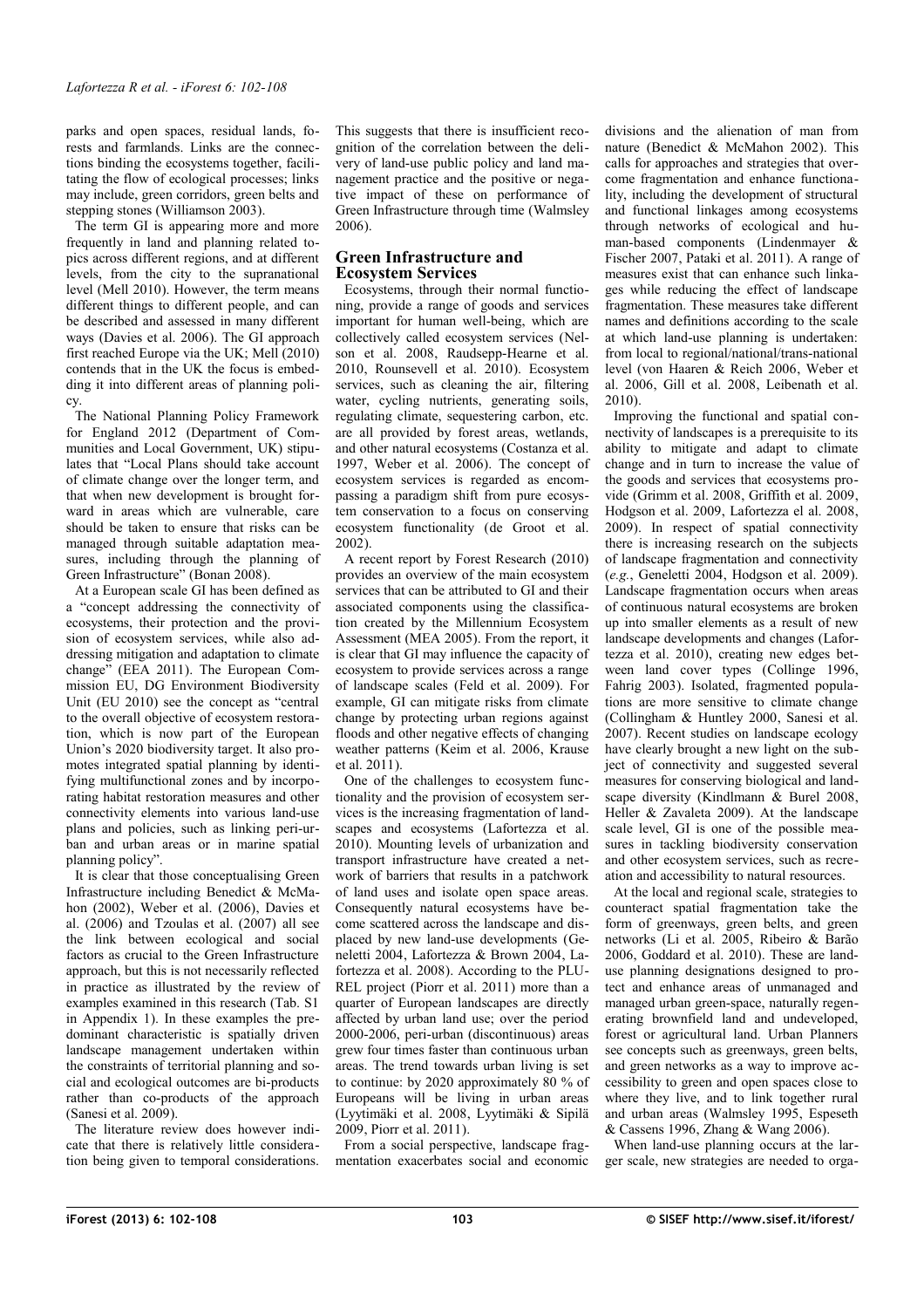nize and link together the spatial assemblage of ecosystems that support regionally significant processes and provide services across whole landscapes (Yu et al. 2006, Weber et al. 2006). An emerging approach is to consider the landscape as an overall system of ecosystems in which single components interact with each other through a multitude of ecosystems and landscape elements that contribute to create a Green Infrastructure (Benedict & McMahon 2002, Weber et al. 2006, Wickham et al. 2010).

### **Human health, well-being and Green Infrastructure**

Green Infrastructure (GI) is considered as supportive of ecosystem services whilst simultaneously contributing to many health benefits which encompass physical, psychological and socio-economic outcomes (Diener 1984, Diener et al. 1999, Lafortezza et al. 2009). Health benefits derived from GI exist not just at the local level, but also at the neighborhood, city and regional levels. For example, GI supports human health and well-being of local communities through the presence of more cohesive places to live, work and recreate and connection to nature (Forest Research 2010). Recent studies have proposed GI as a way of engaging people with the rural landscape (Espeseth & Cassens 1996) as the management of GI can provide cultural, ecological, and psychological linkages between people and the environment.

Forest Research (2010) grouped the many potential health and well-being benefits of GI into three main categories: (1): increased life expectancy and reduced health inequality; (2): improvements in levels of physical activity and health; (3): promotion of psychological health and mental well-being. Improvements in physical activity and health and the promotion of psychological health and well-being have been grouped together under the term "Green Exercise" (Petty et al. 2007). The creation and management of GI in connection with territorial planning can be used to enhance landscape connectivity, and hence provide greater access to individuals to undertake green exercise. An example of this is the creation of new cycle-ways through tree-lined corridors which link residential areas to employment sites and retail centres.

### **Green Infrastructure and territorial planning**

Green Infrastructure (GI) differs from other approaches in landscape planning because it considers ecological and social values in combination with other land use developments (Aegisdóttir et al. 2009). Used in connection with territorial planning different types of landscape elements may enhance connectivity (Collinge 1996, Mata et al. 2005) and purposely support the restoration of landscapes to provide optimal habitats and conduits for species (Kindlmann & Burel 2008).

The various policies, plans and related activities incorporated in GI are carried out at spatial scales from the local neighborhood through the regional scale to the trans-national. The buildings blocks of GI such as tree lined streets and neighborhood parks exist at a local scale, but the linkage of these creates synergies and higher level effects that have significance at a scale greater than the local (Konijnendijk et al. 2004, Davies et al. 2006). The implications of this on planning are considerable and suggest that GI plans should be nested at a variety of spatial scales from the local to international level, each having a relationship with the next tier. This key point is picked up by the EEA (2011) which identifies three spatial groups (i): local, neighbourhood and village scale; (ii): town, city and district scale; (iii): city-region, region and national scale.

Plan nesting is common in all forms of Government with strategic approaches lying on top of delivery plans at smaller scales. The authors believe that that the city region, an urban conurbation and its adjacent wildland urban interface, appears to be an especially useful level to consider GI planning. The city-region is large enough to be strategic with identifiable ecological hubs and links yet not too large to be remote from community level activities and local delivery plans that consider green-space as public amenity.

# **Green Infrastructure framework**

The EEA report (EEA 2011) proposes that Green Infrastructure (GI) may act as a: (a) strategically planned and delivered network of high-quality green spaces and other environmental features; (b) delivering multifunctional benefits; (c) helping to deliver placemaking; and (d) delivering "smart" conservation. It also proposes that GI benefits could be presented in terms of ecosystem services as this provides a relatively consistent and effective language that also has growing resonance with policymakers and other stakeholders. However, GI includes the spatially explicit delivery of ecosystem services - this is the difference and added value compared to the more general and implicit description of ecosystem services. As an example this can be seen through catchment management protection of water resources through changed land management practices such as new afforestation upstream of cities. Hence GI can be used to show benefits and deficits on local, regional and national levels, and therefore is closely linked to planning, decision-making and policymaking.

To support the process of developing and delivering GI, we propose a conceptual Green Infrastructure Framework (GIF) embracing a multi-functional, multi-scale and temporal approach [\(Fig. 1\)](#page-3-0) which advances the EEA guiding principles and focuses afresh on the link between ecological and social factors argued by Benedict & McMahon (2002), Weber et al. (2006), Davies et al. (2006) and Tzoulas et al. (2007).

The proposed GIF consists of five main blocks each one corresponding to a specific function or bundle of functions. Each block is directly or indirectly linked to the others to mark the interrelation between the various functions and benefits related to GI. Following the guidelines from the Millennium Ecosystem Assessment (MEA 2005), the GIF focuses particular attention on the linkages between ecosystem services and human well-being.

Human well-being refers to a set of basic elements for a good life, freedom to act and make choices, good social relations and security (MEA 2005). Recent studies demonstrated how human well-being is dependent upon multiple and often interrelated ecosystem services (Tzoulas et al. 2007, Karjalainen et al. 2010): for example changes in regulating services, such as climate fluctuation, could affect the rate of floods and landslides thus having negative effects on people's sense of security and well-being.

In addition to ecosystem services and wellbeing, the framework considers as key functions of GI those related to biodiversity, social and territorial cohesion, and sustainable development (James et al. 2009, EEA 2011).

Biodiversity concerns the variability among living organisms and includes diversity within and between species and diversity of ecosystems (MEA 2005). High levels of biodiversity can mitigate disturbances, making ecosystems more resilient and likely to provide services in the long term (Bunker et al. 2005). GI can provide habitats for a wide range of species thus supporting biodiversity at ecosystem and landscape levels (Martínez et al. 2010, EU  $2010$ ).

Social and territorial cohesion is a multi-faceted concept covering different phenomena related to people cooperation and territorial integration in cross-border and transnational regions (Friedkin 2004, EEA 2011). In this view, social and territorial cohesion deals with the social processes that affect individuals within territories, such as social participation and community engagement which draw people together to work for the benefit of others (Chiesura 2004). Following this perspective, GI can foster social and territorial cohesion between communities, promote polycentric and balanced territorial development, and encourage integrated development in cities, rural and specific areas.

Sustainable development can be defined as the process of balancing the fulfilment of hu-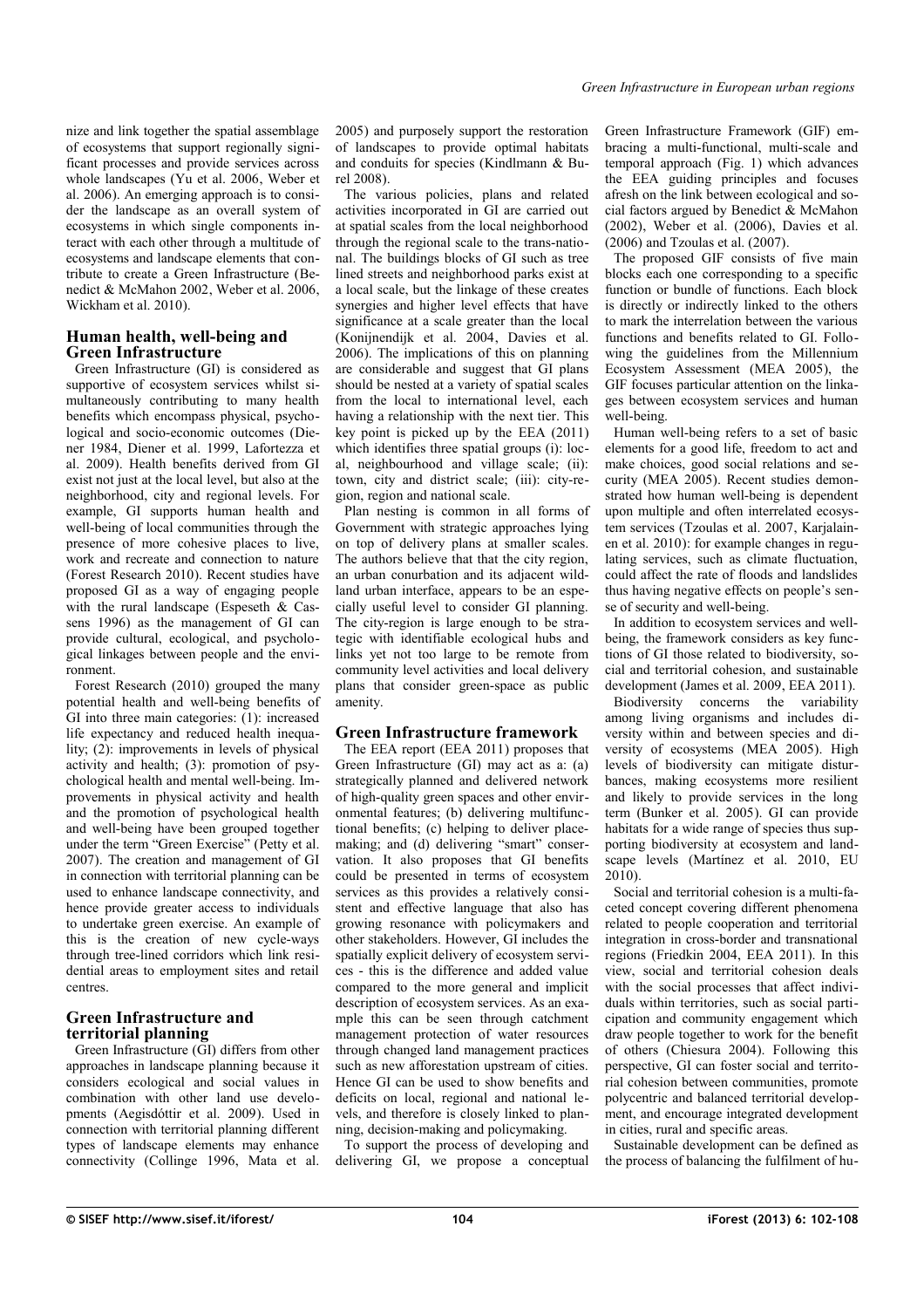<span id="page-3-0"></span>**Fig. 1** - The Green Infrastructure Framework (GIF) consists of five main blocks each one corresponding to a specific function or bundle of functions. Each block is directly or indirectly linked to the others to mark the interrelation between the various functions and benefits related to Green Infrastructure



man needs with the protection of the natural environment. Sustainable development refers to the management of renewable resources without compromising the availability of these resources for future generations and the survival of other species and natural ecosystems (Freedman & Knight 2004). GI supports the sustainable provision of ecosystem goods and services while enhancing biodiversity (EC 2010). GI also promotes regional development in countries and regions.

A GI that supports ecosystem services, biodiversity, social and territorial cohesion and sustainable development creates the environmental settings for human well-being and community health (Tzoulas et al. 2007).

Besides multi-functionality, the GIF brings a multi-scale perspective to the subject of GI as envisioned by the EEA (2011). In other words, the framework recognizes the importance of the scale at which land-use planning is undertaken and supports the idea of having the same approach and bundle of functions applied at different spatial and temporal scales [\(Fig. 1\)](#page-3-0). In this view, the GIF can support long-term plans and decisions on new GI from local to regional, national, and trans-national level.

Through the framework, existing GI and its functionality can be assessed. Moreover, the framework may assist planners and managers in developing GI plans and delivering multiple benefits to communities (Forest Research 2010). At the local scale the GI components are coarsely defined units of individual green-spaces. As the scale increases the resolution becomes progressively finer and a network is revealed.

The time axis indicates that the model develops through time; if the GI components are progressively establishing (*e.g.*, growing connections, increase biomass) the services and benefits can be considered as increasing as established landscapes provide greater ecosystem services than new ones (Chazdon 2008). If the GI components are declining the reverse is true. The time axis is neither a measure nor proxy for improvement or decline; it is indicating whether within any given time frame, the strategies and projects in place are driving improvement or decline in GI networks. The time axis can be large since GI networks establish and decline over long time-frames. Major events (*e.g.*, storms) and driving forces (*e.g.*, forest fire), which may be natural or human influenced, can change the status of the GI rapidly.

### **Review of examples of GI approaches in Europe**

To contextualise the Green Infrastructure Framework (GIF) a review of case studies in Europe was undertaken through a combination of study methods including a document review, web analysis, desk study and review of public sector strategies at the regional, national and international level (see Tab. S1 in [Appendix 1\)](#page-6-0). Two starting points were identified for continent wide discussion on Green Infrastructure (GI) in Europe.

The first is Europe's Natura 2000 network which encompasses more than 25 000 sites, spread over 27 member countries, covering almost a fifth of the European territory. Conservation of landscape features that support species movement and dispersal is particularly important as a means of supporting the coherence of the Natura 2000 network (Kettunen et al. 2007). However, many studies and reports argued that such network might not establish its coherence as much of Europe's landscape is highly fragmented and under intensive land use, transport routes and urban sprawl (EEA 2010, Krause et al. 2011). The Natura 2000 network can be interpreted as GI cells that already provide ecosystem services, such as food, air quality, carbon sequestration, flood management, water treatment, local climate conditions, soil erosion prevention, etc. (EEA 2010), but the system benefits at a continental scale could be greater if there was more network connectivity between them.

The European Landscape Convention which is aimed at the protection, management and planning of landscapes as well as raising awareness of a living landscape is another GI consideration. Importantly, the Convention is not only aimed at designated landscapes but also ordinary landscapes both in urban and rural areas (Wikipedia 2011). Since GI includes the landscape scale approach many examples of GI transnational and national programmes in Europe can be found. As the landscape scale becomes more finely delineated towards the city or local level the linkage between different landscape units becomes more pronounced. There appear to be significant benefits to be gained from a GI approach, both in terms of planning landscape enhancements, using green spaces to buffer the most sensitive areas closer to urban settlements (*e.g.*, wild-land urban interface).

Among the examples of GI projects in Europe, the authors considered twelve examples across four levels of spatial (planning) scale: transnational, national, city-region and urban (Tab. S1 in [Appendix 1\)](#page-6-0). For each example, the main documents describing the vision and objectives were reviewed. Using the authors Green Infrastructure Framework (GIF), each example was then analysed according to five functions/bundle of functions: (i) ecosystem services; (ii) biodiversity; (iii) social cohesion; (iv) sustainable development; and (v) human wellbeing. It was then reported whether or not the example gave indications on such functions. By using the GIF as an analytical lens the following observation were made.

Social and territorial cohesion features throughout all the examples. On closer analysis the socially cohesive elements vary according to the scale of the project, for instance the social and territorial cohesion between populations across country boundaries is the principle requirement at the transnational scale and by contrast within and between local communities at the scale of urban programmes. Given the strength of the relationship it is possible with confidence to conclude that the relationship between GI and social and territorial cohesion is already seen as a "strong rationale" and "policy driver" for those developing GI projects at all spatial levels.

The relationship between biodiversity and GI was the second strongest relationship (10 out of 12) and appears to be universally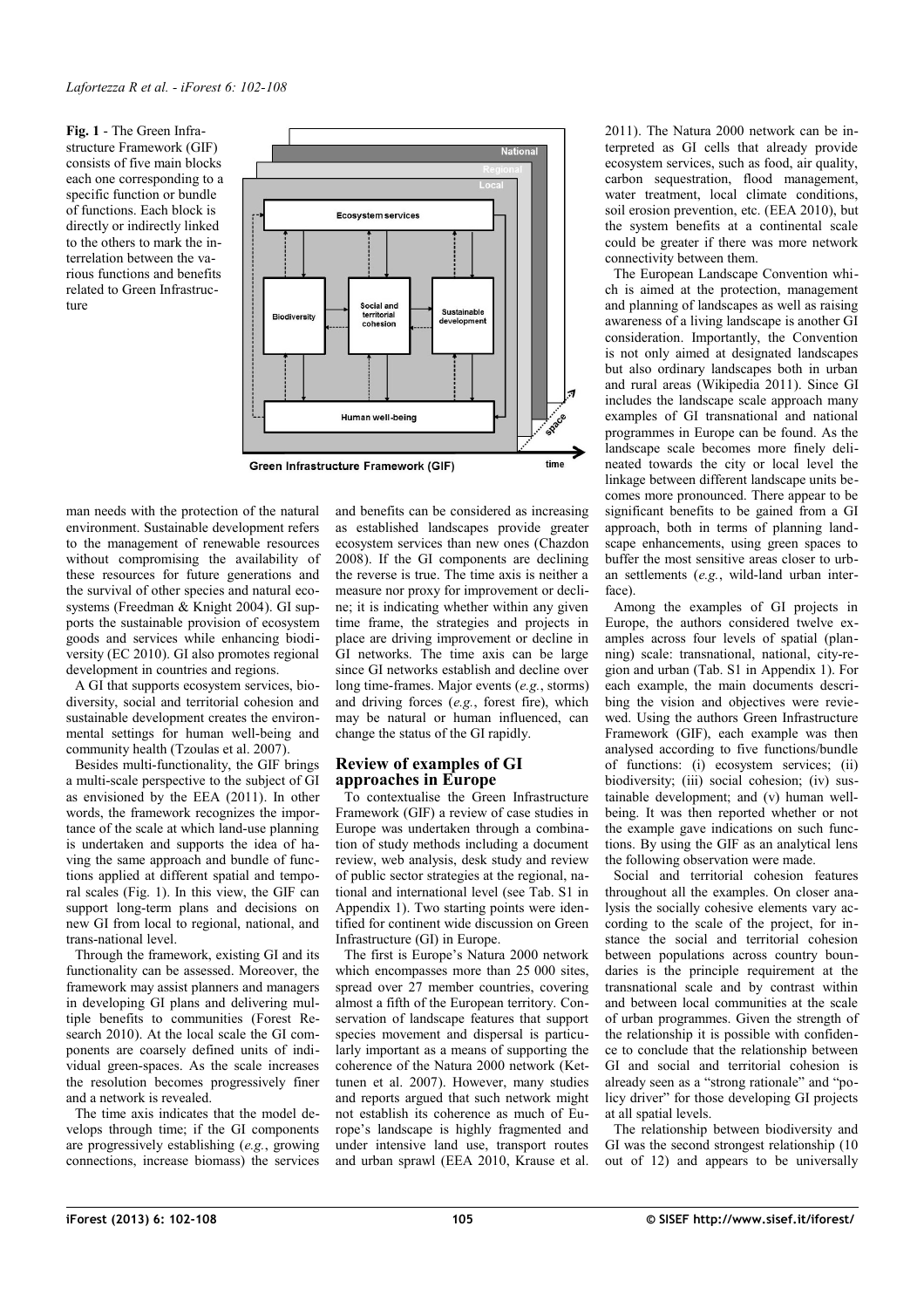sought for at the City region, national and transnational level, however the relationship at the urban programme level is much weaker. This suggests that social cohesion and biodiversity considerations are stronger for those actively developing projects at the urban programme level and also confirms earlier practitioner led observations (Davies et al. 2006). This observation also supports the position of those arguing with local politicians for a greater level of understanding on the benefits to communities of being "close to nature".

Sustainable development and GI is focused on the city region and urban programme level. This can be explained by the fact that the land-use policy planning system is used in most European countries to direct and moderate on all forms of development (*e.g.*, housing, industry, energy infrastructure). This is generally delegated to city and local authority administrations although sometimes, as in the case of the UK, with national guidance.

Human well-being and GI is strongly focused on the urban programme scale. This can be explained by the fact that most urban health interventions seek to raise the health expectations of those disadvantaged communities who through their lifestyle, educational attainment or housing conditions have considerably lower life expectations and lower age mortality than the urban average. Green improvements are known to lead to an improvement in human health and lower the costs of primary health care and it appears from this analysis that this relationship is understood by those developing urban green infrastructure projects.

The least consistent relationship is that between GI and ecosystem services. There is no apparent trend. It is thought that the few connections found between GI and ecosystem services might reflect the influence of policy makers or practitioners who are already aware of the relationship between ecosystem services and GI and that wider knowledge amongst the professions remains low. Given the clear link now being made between the two (EC 2010, EU 2010, EEA 2011) and the notable link that the GI approach can be a major planning and implementation tool to maintain and enhance ecosystem services to urban populations; there would appear to be a strong case for the European Union to be strongly investing in the training of key urban professionals, applied research projects and pathfinder projects in member states where results will lead to a change in practice. A description of the examples is reported in the supplementary material [\(Appendix 2 \)](#page-6-1).

In summary the investigation revealed that one of the most effective ways to build up GI is through an integrated approach to spatial planning (EU 2010). Policies that adopt a spatial planning approach can improve landscape coherence and connectivity inside and outside protected areas and help establishing multifunctional landscapes. Therefore, GI should not be interpreted in a narrow sense, but as a means to illustrate that habitats, species and landscapes must be part of a functionally coherent network that delivers valuable services and goods (EU 2010).

# **Discussion and conclusion**

Europe is a densely populated continent and much of the land is in active use (EC 2010). Land-use changes are having considerable effects on ecosystem services and human well-being and as a result landscapes and ecosystems in Europe are under pressure. Within Europe and in the context of Green Infrastructure (GI), there is a good deal of policy making and practitioner led activity at all levels; international, national, city region and local. There is evidence that funders and the agencies leading these activities have designed their initiatives to address the ecosystem consequences of environmental pressure. In this respect the GI approach is a notable contribution to the planning of ecological connections at many scales which meld with urban form to offer the prospect of a more sustainable landscape for well-being and biodiversity. This analysis is considered the major reason why the GI approach has been taken up rapidly by planning systems in many countries and by the European Union. Since developing and delivering GI involves the adoption of an integrated territorial planning approach supporting not only ecological coherence between protected and unprotected areas, but also a wide range of functions and benefits to society then key challenges can be identified for the European Union's environmental policy agenda. The principle one is how to integrate ecological networks (Natura 2000 sites) into a broader GI that maintains ecological functions in combination with multi-functional land uses (Bennett & Mulongoy 2006).

In a practical sense the city-region level appears to offer an especially attractive scale for GI planning by being capable of strategic significance and relevant to local communities at the same time. However, GI can be discerned at all levels with the local level possessing the coarsest resolution, where individual component such as "green-spaces" are readily identifiable through to the international "continental" level, where the resolution is at its finest. This implies that only by linking GI plans together hierarchically it is possible to ensure a seamless transition through the different scales of resolution.

The European experience of GI has much to offer to other continents, not least because the approaches taken in Europe have proven highly adaptive to national and regional requirements. Whilst the idea of GI did not originate in Europe, it is perhaps in Europe where the approach has received such a high level of attention, experimentation and research interest. The challenge for researchers is not so much what to include but what to leave out of the discourse.

In researching examples of GI initiatives across Europe and then combining those with the results of a detailed literature review new insights start to appear. This has led to the development of a proposed new Green Infrastructure Framework (GIF). This is offered to policy makers and researchers for use and further exploration. The GIF is seen as a unifying human centred approach to multi-scale (spatial and temporal) planning for "ecosystem" and "well-being" services. The framework model operates at all spatial scales and is "nested" and can be allied to the key opportunities identified by the EEA (2011). The inclusion of a time axis places the planning of GI into the temporal dimension of improvement and/or degradation or indeed both as some elements may be progressing whilst others are contracting at the same time. The GIF is built upon existing GI criteria including ecological hubs, links and multi-functionality in land-use management but adds "drivers" for GI planning; ecosystem services, human well-being, social cohesion, biodiversity and sustainable development. A well rounded GI plan should be expected to deliver on all these drivers at different scales and through time.

The prospect also exists that as the costs and benefits of ecosystem services become ever more accepted within decision making and resource allocation, resources in support of the GI approach will also be strengthened.

#### **Acknowledgements**

We are grateful to the two referees for their constructive comments on the manuscript. This study was carried out within the project PRIN 2009 "in FLAMING: Developing innovative models and techniques for integrated fuel management for fire prevention in Mediterranean and temperate forests" (national coordinator: P. Corona) funded by the Italian Ministry for Education, University and Research.

#### **References**

- Aegisdóttir HH, Kuss P, Stöcklin J (2009). Isolated populations of a rare alpine plant show high genetic diversity and considerable population differentiation. Annals of Botany 104: 1313- 1322. - doi: [10.1093/aob/mcp242](http://dx.doi.org/10.1093/aob/mcp242)
- Benedict MA, McMahon ET (2002). Green infrastructure: smart conservation for the 21<sup>st</sup> century. Renewable Resources Journal 20: 12-17. [online] URL: [http://www.greeninfrastructure.net/sites/](http://www.greeninfrastructure.net/sites/greeninfrastructure.net/files/GI_RR.pdf) [greeninfrastructure.net/files/GI\\_RR.pdf](http://www.greeninfrastructure.net/sites/greeninfrastructure.net/files/GI_RR.pdf)

Bennett G, Mulongoy KJ (2006). Review of experience with ecological networks, corridors and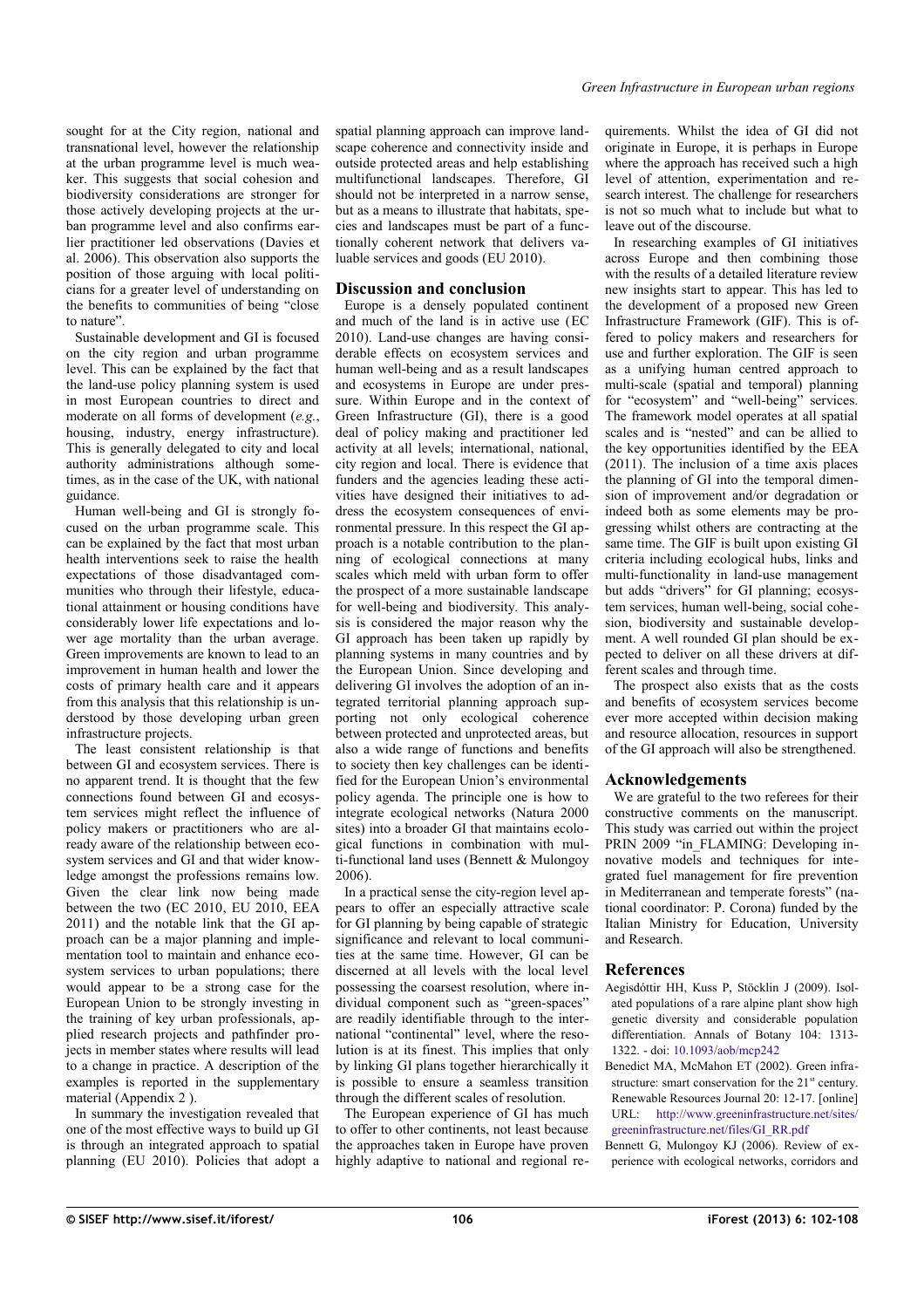buffer zones. Technical Report n. 23, Secretariat of the Convention on Biological Diversity, Montreal, Canada, pp. 100.

- Bonan GB (2008). Forests and climate change: forcings, feedbacks, and the climate benefits of forests. Science 320: 1444-1449. - doi: [10.1126/](http://dx.doi.org/10.1126/science.1155121) [science.1155121](http://dx.doi.org/10.1126/science.1155121)
- Bowler DE, Buyung-Ali L, Knight TM, Pullin AS (2010). Urban greening to cool towns and cities: a systematic review of the empirical evidence. Landscape and Urban Planning 97: 147-155. doi: [10.1016/j.landurbplan.2010.05.006](http://dx.doi.org/10.1016/j.landurbplan.2010.05.006)
- Bunker DE, DeClerck F, Bradford JC, Colwell RK, Perfecto I, Phillips OL, Sankaran M, Naeem S (2005). Species loss and aboveground carbon storage in a tropical forest. Science 310: 1029- 1031. - doi: [10.1126/science.1117682](http://dx.doi.org/10.1126/science.1117682)
- Chazdon RL (2008). Beyond deforestation: restoring forests and ecosystem services on degraded lands. Science 320: 1458-1460. - doi: [10.1126/](http://dx.doi.org/10.1126/science.1155365) [science.1155365](http://dx.doi.org/10.1126/science.1155365)
- Chiesura A (2004). The role of urban parks for the sustainable city. Landscape and Urban Planning 68: 129-138. - doi: [10.1016/j.landurbplan.2003.](http://dx.doi.org/10.1016/j.landurbplan.2003.08.003) [08.003](http://dx.doi.org/10.1016/j.landurbplan.2003.08.003)
- Collinge SK (1996). Ecological consequences of habitat fragmentation: implications for landscape architecture and planning. Landscape and Urban Planning 36: 59-77. - doi: [10.1016/S0169-2046](http://dx.doi.org/10.1016/S0169-2046(96)00341-6) [\(96\)00341-6](http://dx.doi.org/10.1016/S0169-2046(96)00341-6)
- Collingham YC, Huntley B (2000). Impacts of habitat fragmentation and patch size upon migration rates. Ecological Applications 10: 131-144. - doi: [10.1890/1051-0761\(2000\)010\[0131:IOHF](http://dx.doi.org/10.1890/1051-0761(2000)010%5B0131:IOHFAP%5D2.0.CO;2) [AP\]2.0.CO;2](http://dx.doi.org/10.1890/1051-0761(2000)010%5B0131:IOHFAP%5D2.0.CO;2)
- Costanza R, d'arge R, de Groot R, Farber S, Grasso M, Hannon B, Limburg K, Naeem S, O'neill RV, Paruelo J, Raskin RG, Sutton P, van den Belt M (1997). The value of the world's ecosystem services and natural capital. The value of the world's ecosystem services and natural capital. Nature 387 (6630): 253-260. - doi: [10.1038/](http://dx.doi.org/10.1038/387253a0) [387253a0](http://dx.doi.org/10.1038/387253a0)
- Davies C, MacFarlane R, McGloin C, Roe M (2006). Green infrastructure planning guide, pp. 45. [online] URL: [http://www.scribd.com/doc/](http://www.scribd.com/doc/33007993/Green-Infrastructure-Planning-Guide) [33007993/Green-Infrastructure-Planning-Guide](http://www.scribd.com/doc/33007993/Green-Infrastructure-Planning-Guide)
- de Groot RS, Wilson MA, Boumans RMJ (2002). A typology for the classification, description and valuation of ecosystem functions, goods and services. Ecological Economics 41: 393-408. - doi: [10.1016/S0921-8009\(02\)00089-7](http://dx.doi.org/10.1016/S0921-8009(02)00089-7)
- Diener E (1984). Subjective well-being. Psychological Bulletin 95 (3): 542-575. - doi: [10.1037/](http://dx.doi.org/10.1037/0033-2909.95.3.542) [0033-2909.95.3.542](http://dx.doi.org/10.1037/0033-2909.95.3.542)
- Diener E, Suh EM, Lucas RE, Smith HL (1999). Subjective well-being: three decades of progress. Psychological Bulletin 125 (2): 276-302. - doi: [10.1037/0033-2909.125.2.276](http://dx.doi.org/10.1037/0033-2909.125.2.276)
- EC (2010). Green infrastructure. Summary report, Nature and Environment, leaflet no. KH-32-10- 314-EN-C. [online] URL: [http://ec.europa.eu/en](http://ec.europa.eu/environment/nature/info/pubs/docs/greeninfrastructure.pdf)[vironment/nature/info/pubs/docs/greeninfrastruc](http://ec.europa.eu/environment/nature/info/pubs/docs/greeninfrastructure.pdf)[ture.pdf](http://ec.europa.eu/environment/nature/info/pubs/docs/greeninfrastructure.pdf)
- EEA (2006). Urban sprawl in Europe the ignored challenge. Report no. 10, European Envi-

ronment Agency, Copenhagen, Denmark, pp. 60. EEA (2010). The European environment - state and outlook 2010: synthesis. Report, European Environment Agency, Copenhagen, Denmark, pp. 228.

- EEA (2011). Green Infrastructure and territorial cohesion. The concept of Green Infrastructure and its integration into policies using monitoring systems.Technical Report no. 18/2011, European Environment Agency, Copenhagen, Denmark. [online] URL: [http://www.eea.europa.eu/publica](http://www.eea.europa.eu/publications/green-infrastructure-and-territorial-cohesion/at_download/file)[tions/green-infrastructure-and-territorial-cohe](http://www.eea.europa.eu/publications/green-infrastructure-and-territorial-cohesion/at_download/file)[sion/at\\_download/file](http://www.eea.europa.eu/publications/green-infrastructure-and-territorial-cohesion/at_download/file)
- EU (2010). LIFE building up Europe's green infrastructure: addressing connectivity and enhancing ecosystem functions. Technical Report, European Commission, Environment Directorate-General, Brussels, Belgium, pp. 60.
- Espeseth RD, Cassens KM (1996). Greenways. Those long, skinny, green parks. Illinois Parks and Recreation 27: 35-36.
- Ewers RM, Kapos V, Coomes DA, Lafortezza R, Didham RL (2009). Mapping community change in modified landscapes. Biological Conservation 142: 2872-2880. - doi: [10.1016/j.biocon.2009.06](http://dx.doi.org/10.1016/j.biocon.2009.06.022)  $022$
- Fahrig L (2003). Effects of habitat fragmentation on biodiversity. Annual Review of Ecology, Evolution and Systematics 34: 487-515. - doi: [10.1146/annurev.ecolsys.34.011802.132419](http://dx.doi.org/10.1146/annurev.ecolsys.34.011802.132419)
- Forest Research (2010). Benefits of green infrastructure. Report by Forest Research, Contract no. WC0807, Farnham, UK, pp. 42. [online] URL: [http://ec.europa.eu/environment/nature/](http://ec.europa.eu/environment/nature/info/pubs/docs/greeninfrastructure.pdf) [info/pubs/docs/greeninfrastructure.pdf](http://ec.europa.eu/environment/nature/info/pubs/docs/greeninfrastructure.pdf)
- Feld CK, Martins da Silva P, Paulo Sousa J, de Bello F, Bugter R, Grandin U, Hering D, Lavorel S, Mountford O, Pardo I, Pàrtel M, Ràmbke J, Sandin L, Bruce Jones K, Harrison P (2009). Indicators of biodiversity and ecosystem services: a synthesis across ecosystems and spatial scales. Oikos 118: 1862-1871. - doi: [10.1111/j.1600-](http://dx.doi.org/10.1111/j.1600-0706.2009.17860.x) [0706.2009.17860.x](http://dx.doi.org/10.1111/j.1600-0706.2009.17860.x)
- Freedman B, Knight J (2004). Sustainable development. Gale Encyclopaedia of Science (3rd edn). Detroit, Michigan, USA.
- Friedkin NF (2004). Social cohesion. Annual Review of Sociology 30: 409-425. - doi: [10.1146/](http://dx.doi.org/10.1146/annurev.soc.30.012703.110625) [annurev.soc.30.012703.110625](http://dx.doi.org/10.1146/annurev.soc.30.012703.110625)
- Geneletti D (2004). Using spatial indicators and value functions to assess ecosystem fragmentation caused by linear infrastructures. International Journal of Applied Earth Observation and Geoinformation 5: 1-15. - doi: [10.1016/j.jag.](http://dx.doi.org/10.1016/j.jag.2003.08.004) [2003.08.004](http://dx.doi.org/10.1016/j.jag.2003.08.004)
- Gill SE, Handley JF, Ennos AR, Pauleit S, Theuray N, Lindley SJ (2008). Characterising the urban environment of UK cities and towns: A template for landscape planning. Landscape and Urban Planning 87: 210-222. - doi: [10.1016/j.](http://dx.doi.org/10.1016/j.landurbplan.2008.06.008) [landurbplan.2008.06.008](http://dx.doi.org/10.1016/j.landurbplan.2008.06.008)
- Goddard MA, Dougill AJ, Benton TG (2010). Scaling up from gardens: biodiversity conservation in urban environments. Trends in Ecology and Evolution 25: 90-98. - doi: [10.1016/j.tree.](http://dx.doi.org/10.1016/j.tree.2009.07.016) [2009.07.016](http://dx.doi.org/10.1016/j.tree.2009.07.016)
- Griffith B, Scott M, Adamcik R, Ashe D, Czech B, Fischman R, Gonzalez P, Lawler J, McGuire AD, Pidgorna A (2009). Climate change adaptation for the US national wildlife refuge system. Environmental Management 44: 1043-1052. doi: [10.1007/s00267-009-9323-7](http://dx.doi.org/10.1007/s00267-009-9323-7)
- Grimm NB, Foster D, Groffman P, Grove JM, Hopkinson CS, Nadelhoffer KJ, Pataki DE, Peters DP (2008). The changing landscape: ecosystem responses to urbanization and pollution across climatic and societal gradients. Frontiers in Ecology and the Environment 6: 264-272. doi: [10.1890/070147](http://dx.doi.org/10.1890/070147)
- Heller NE, Zavaleta ES (2009). Biodiversity management in the face of climate change: a review of 22 years of recommendations. Biological Conservation 142: 14-32. - doi: [10.1016/j.biocon.](http://dx.doi.org/10.1016/j.biocon.2008.10.006) [2008.10.006](http://dx.doi.org/10.1016/j.biocon.2008.10.006)
- Hodgson JA, Thomas CD, Wintle BA, Moilanen A (2009). Climate change, connectivity and conservation decision making: back to basics. Journal of Applied Ecology 46: 964-969. - doi: [10.1111/j.1365-2664.2009.01695.x](http://dx.doi.org/10.1111/j.1365-2664.2009.01695.x)
- Karjalainen E, Sarjala T, Raitio H (2010). Promoting human health through forests: Overview and major challenges. Environmental Health and Preventive Medicine 15: 1-8. - doi: [10.1007/s12](http://dx.doi.org/10.1007/s12199-008-0069-2) [199-008-0069-2](http://dx.doi.org/10.1007/s12199-008-0069-2)
- Keim RF, Skaugset AE, Weiler M (2006). Storage of water on vegetation under simulated rainfall of varying intensity. Advances in Water Resources 29: 974-986. - doi: [10.1016/j.advwatres.](http://dx.doi.org/10.1016/j.advwatres.2005.07.017) [2005.07.017](http://dx.doi.org/10.1016/j.advwatres.2005.07.017)
- Kettunen MTA, Tucker G, Jones A (2007). Guidance on the maintenance of landscape features of major importance for wild flora and fauna - Guidance on the implementation of Article 3 of the Birds Directive (79/409/EEC) and Article 10 of the Habitats Directive (92/43/EEC). Institute for European Environmental Policy, IEEP, Brussels, Belgium, pp.114.
- Kindlmann P, Burel F (2008). Connectivity measures: a review. Landscape Ecology 23: 879-890. - doi: [10.1007/s10980-008-9245-4](http://dx.doi.org/10.1007/s10980-008-9245-4)
- Konijnendijk CC, Sadio S, Randrup TB, Schipperijn J (2004). Urban and peri-urban forestry in a development context - Strategy and implementation. Journal of Arboriculture 30: 269-275.
- Krause B, Culmsee H, Wesche K, Bergmeier E, Leuschner C, (2011). Habitat loss of floodplain meadows in north Germany since the 1950s. Biodiversity and Conservation 20: 2347-2364. doi: [10.1007/s10531-011-9988-0](http://dx.doi.org/10.1007/s10531-011-9988-0)
- James P, Tzoulas K, et al (2009). Towards an integrated understanding of green space in the European built environment. Urban Forestry and Urban Greening 8: 65-75. - doi: [10.1016/j.ufug.](http://dx.doi.org/10.1016/j.ufug.2009.02.001) [2009.02.001](http://dx.doi.org/10.1016/j.ufug.2009.02.001)
- Lafortezza R, Brown RD (2004). A framework for landscape ecological design of new patches in the rural landscape. Environmental Management 34: 461-473. - doi: [10.1007/s00267-002-2009-z](http://dx.doi.org/10.1007/s00267-002-2009-z) Lafortezza R, Corry RC, Sanesi G, Brown RD
- (2008). Visual preference and ecological assessments for designed alternative brownfield rehabilitations. Journal of Environmental Management